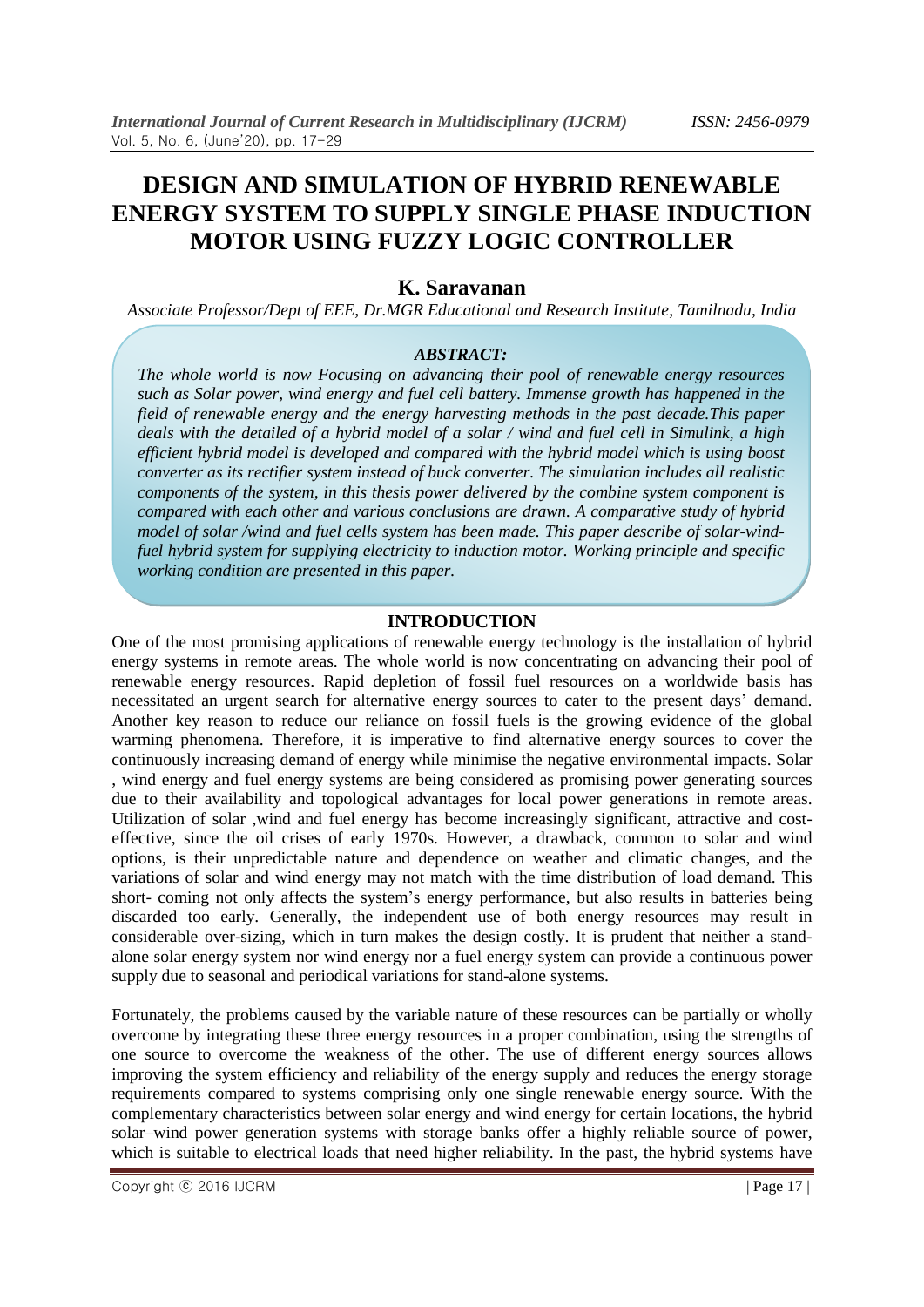been considered as preferred for remote systems like radio telecommunication, satellite earth stations, or at sites far away from a conventional power system. Today, there is a trend to update the existing one source system (PV, wind or hydro) into hybrid system to run the induction motor.

In order to efficiently and economically utilize the renewable energy resources, one optimum sizing method is necessary. The optimum sizing method can help to guarantee the lowest investment with full use of the PV array, wind turbine and battery bank, so that the hybrid system can work at the optimum conditions in terms of investment and system power reliability. This type of optimization includes economical objectives, and it requires the assessment of the system"s long-term performance in order to reach the best compromise for both reliability and cost.

The recent state of art hybrid energy system technological development is the result of activities in a number of research areas, such as

- 1) Advances in electrical power conversion through the availability of new power electronic semiconductor devices, have led to improved efficiency, system quality and reliability.
- 2) Development of versatile hybrid energy system simulation software; continuing advances in the manufacturing process and improve efficiency of photovoltaic modules.
- 3) The development of customized, automatic controllers, which improve the operation of hybrid energy systems and reduce maintenance requirements.
- 4) Development of improved, deep-cycle, lead-acid batteries for renewable energy systems.
- 5) Availability of more efficient and reliable AC and DC appliances, which can recover their additional cost over their extended operating lifetime.

Proper topology based implementation of power electronics and motor drives in the generation of various renewable energy sources such as solar power, wind power and fuel cells energy storage elements are discussed in details. Individual sources of renewable energy resources interfaced with multi stages of power electronic systems are elaborated in the paper.

### **GROWTH TRENDS OF RENEWABLE ENERGY RESOURCES**

Renewable energy sources such as solar power, wind power and fuel cell are becoming an increasingly important part of every nation's electricity fuel mix. Renewable sources produce minimal environmental impact and generally have little or no fuel costs. There is a remarkable development of RERs, being projected across the globe as shown in Fig. 1 The rate of growth of RER from 2004 to 2008 has not been that significant. But starting 2009 there has been a global move towards more of green energy or clean coal technology which has resulted in considerable amount of growth in the past year as projected in Fig. 1.



**Fig**.2.1. Approximate global annual grow thing (%) of renewable energy ressources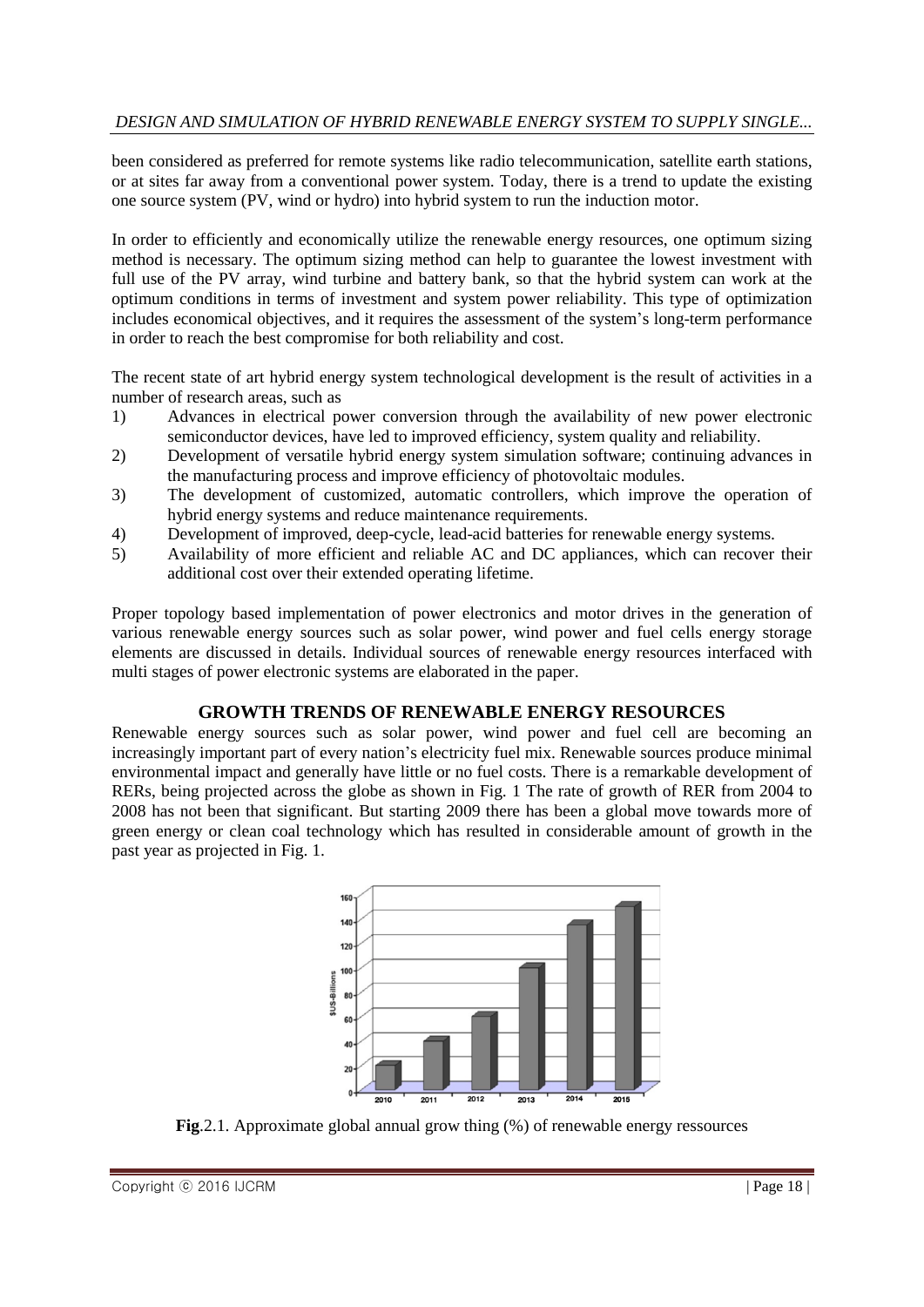The growth in RER is no longer confined to the developed world. There are significant prospects of RER expansion happening in developing countries. Despite the continuing upward trend of renewable energy growth and the positive achievements, the world has extracted only a small portion of the RER. RER development policies and efforts are now continuously being investigated in order to strengthen the development to the next level. This continuous process of enhancements of energy policies leading to a great market penetration of RER in the energy sector will play a critical role in building a long-term, stable, low-carbon global green economy. There are significant investments happening in different areas of RERs around the globe as shown in Fig. 2. Based on the recent trend of fastest growth ever in the field of RER, it can be projected that the world wide investments in the field of renewable energy is going up by manifolds as projected.



**Fig.** 2.2. World-wide annual growth in investments in renewable energy resource



### **MODELING OF HYBRID RENEWABLE ENERGY SYSTEM (HRES)**

The proposed HRES consists three parts; (i) wind energy conversion system with Permanent magnet synchronous wind turbine generator, uncontrolled full bridge rectifier and PI-controlled boost converter, (ii) solar energy conversion system containing solar panels, MPPT and PI-controlled boost converter, and (iii) Fuel Cell Battery. Each output of the energy conversion systems are combined through IPT to fixed DC link voltage for required input voltage of full bridge inverter. The proposed HRES is illustrated in Fig. 1.

#### **3.1. Modeling of photovoltaic system:**

The input energy to PV system is solar radiation and total solar radiation on an inclined surface is estimated as

> $I_T = I_b R_B + I_d R_d + (I_b + I_d) R_r$  $(1)$

Where Ib and Id are direct normal and diffuse solar radiations,

Copyright ⓒ 2016 IJCRM  $\blacksquare$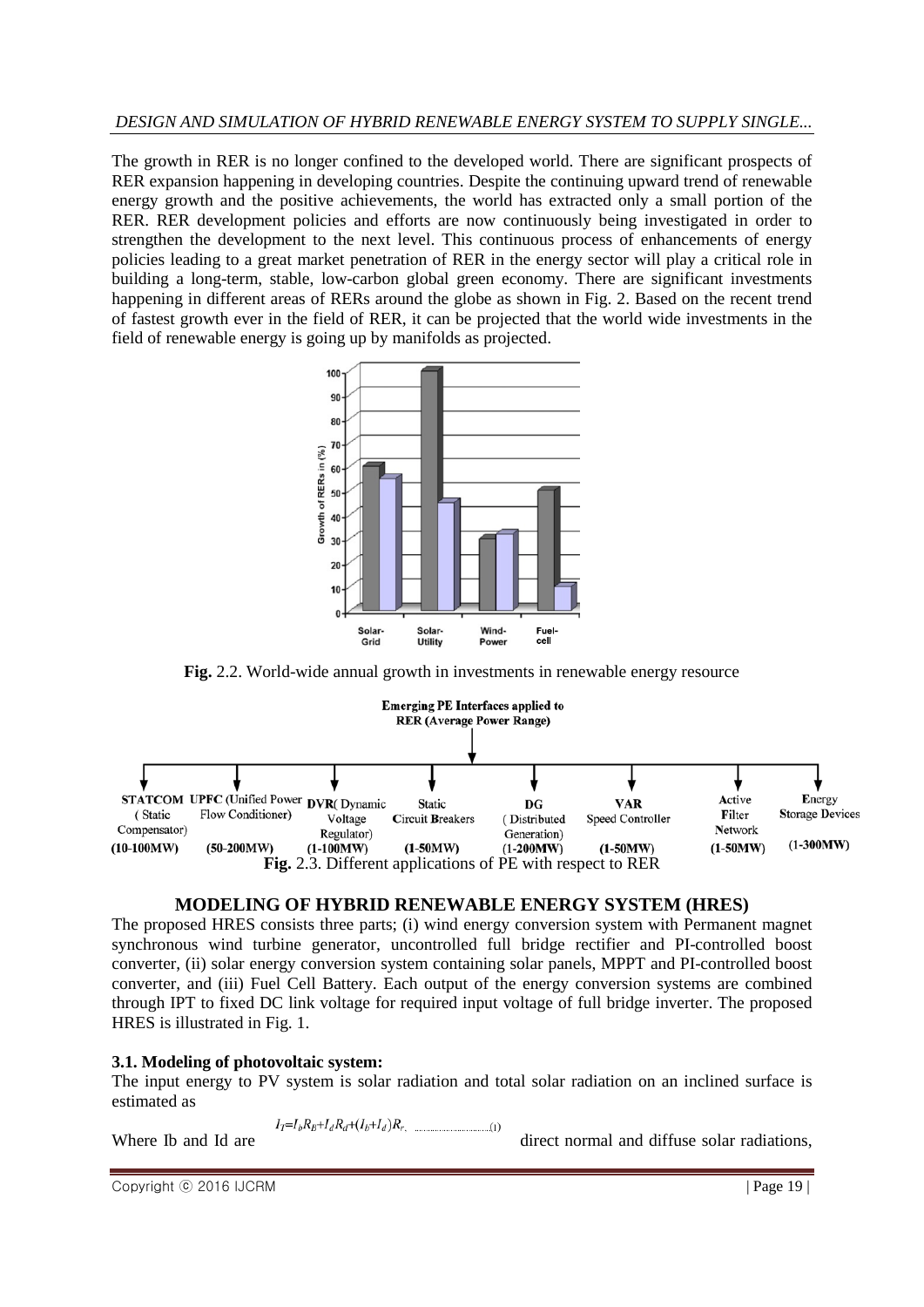Rd and Rr are the tilt factors for the diffuse and reflected part of the solar radiations [5]. The total solar radiation thus estimated depends on position of sun in the sky, which varies from month to month. Hourly power output from PV system with an area Apv (m2) on an average day of jth month, when total solar radiation of IT (kW h/m2) is incident on PV surface, is given by [6]

$$
P_{sj} = I_{Tj} \eta A_{PV}
$$
 (2)

where system efficiency η is given by [7]

and, the module efficiency ηm is given by

b is the array efficiency temperature coefficient, Tr is the reference temperature for the cell efficiency and Tc is the monthly average cell temperature [8] and can be calculated as follows:

$$
T_c = T_a + \frac{at}{U_L} I_T, \qquad (5)
$$

where Ta is the instantaneous ambient temperature.



**Fig** 3.1.1 Simulation for subsystem of photovoltaic



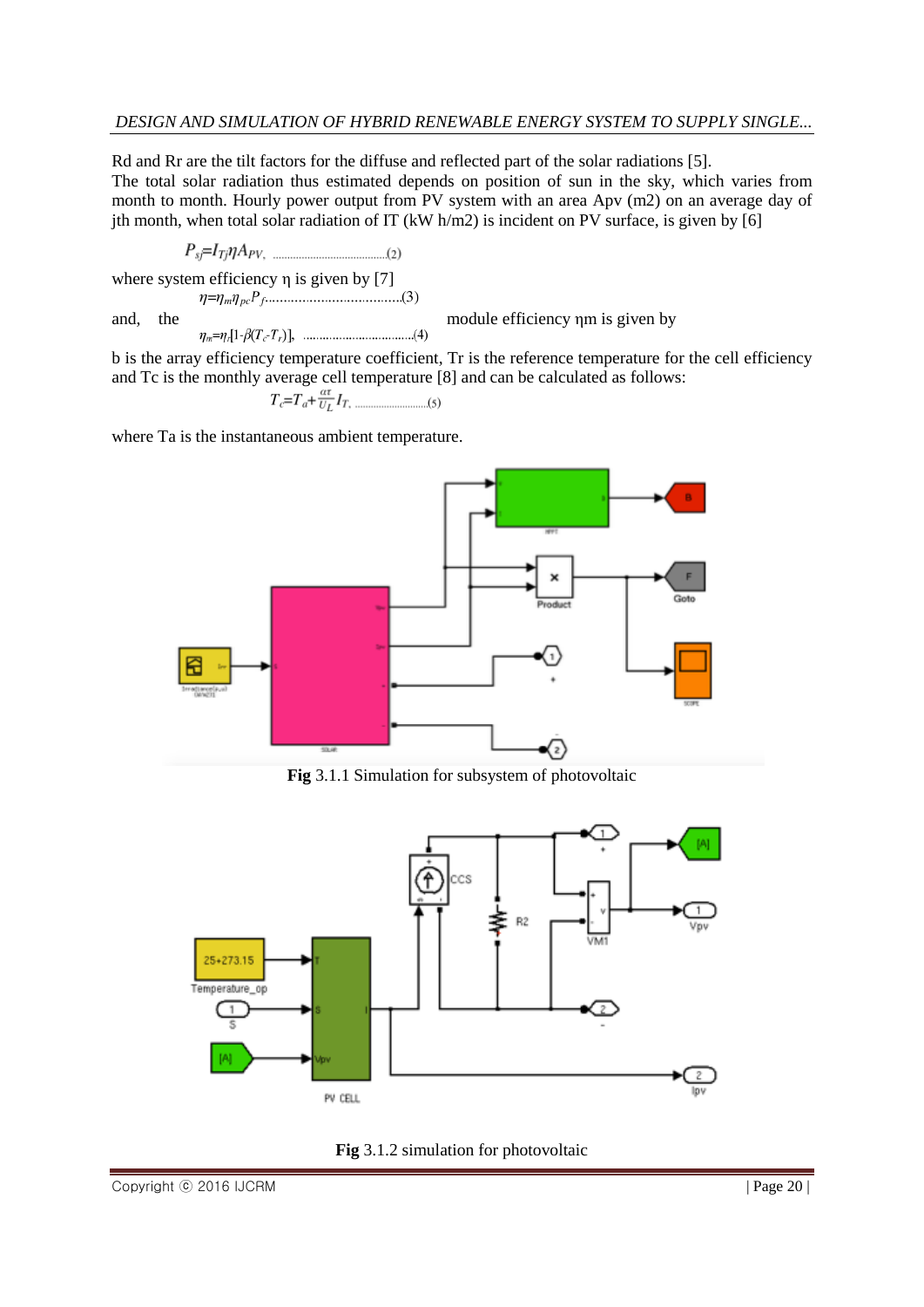

**Fig** 3.1.3 simulation for MPPT

## **3.2. Modeling of wind energy system:**

Power output of wind turbine generator at a specific site depends on wind speed at hub height and speed characteristics of the turbine. Wind speed at hub height can be calculated by using power-law equation [9]:

where Vz and Vi are the wind speed at hub and reference height Z and Zi, and x is power- law exponent.

Fig. 1 shows typical wind turbine characteristics. Power output Pw (kW/m2) from wind turbine generator can be  $Pw=0, V\lt Vci$ ;  $Pw=aV^3-bPr$ ,  $Vci\lt V\lt Vr$ ;  $Pw=Pr$ ,  $Vr\lt V\lt Vco$ ;  $Pw=0, V\gt Vco$ ; calculated as follows [10]:

……………… (7)

 $\Box$ 

Vci, Vco and Vr are the cut-in, cut-out and rated speed of the wind turbine.

Actual power available from wind turbine is given by [10]

P = PwAwZ, ………………… (8) where Aw is the total swept area, Z is efficiency of wind turbine generator and corresponding converters.



**Fig.** 3.2.1. Wind turbine characteristics.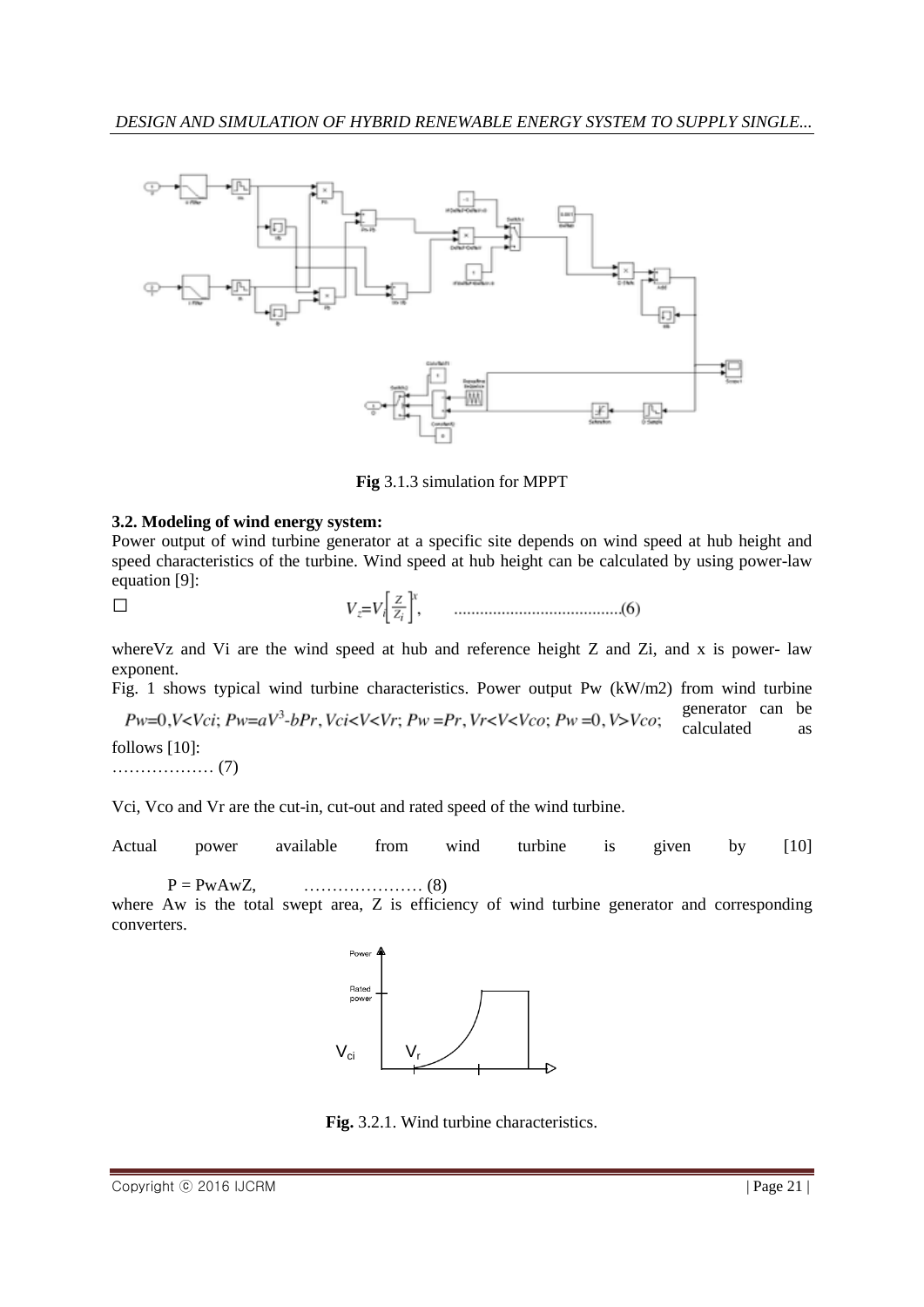

**Fig** 3.2.2 Overall simulation for wind energy



**Fig** 3.2.3 Simulation for wind mill

### **3.3. Modeling of battery system:**

Battery storage is sized to meet the load demand during non-availability period of renewable energy source, commonly referred to as days of autonomy. Normally days of autonomy is taken to be 2 or 3 days. Battery sizing depends on factors such as maximum depth of discharge, temperature correction, rated battery capacity and battery life. Required battery capacity in ampere hour is given by [13]

Where Ec (Ah) is the load in ampere hour, Ds is the battery autonomy or storage days, DODmax is the maximum battery depth of discharge, Zt is the temperature correction factor. Difference between power generated and load, decides

whether battery is in charging or discharging state. The charge quantity of battery bank at the time t can be calculated by [14]

$$
\mathrm{E}_\mathcal{B}(t)=\mathrm{E}_\mathcal{B}(t-1)(1-\sigma)+\left(\mathrm{E}_{G A}(t)-\frac{\mathrm{E}_L(\sigma)}{\eta_{\text{inv}}}\right)\eta_{\text{batery},\quad\ldots\ldots\ldots\ldots\ldots\ldots\ldots\ldots\ldots\ldots\ldots}(10)
$$

where EB(t) and EB(t $\square$ -1) are the charge quantities of battery bank at the time t and t $\square$ -1,  $\sigma$  is the hourly self-discharge rate, EGA(t) is the total energy generated by renewable energy source after energy loss in controller, EL(t) is load demand at the time t. Charge quantity of battery bank is subject to the following constraints:

> $E_{B_{\text{max}}} \le E_B(t) \le E_{B_{\text{max}}}$

Copyright ⓒ 2016 IJCRM  $\qquad \qquad$  Page 22 |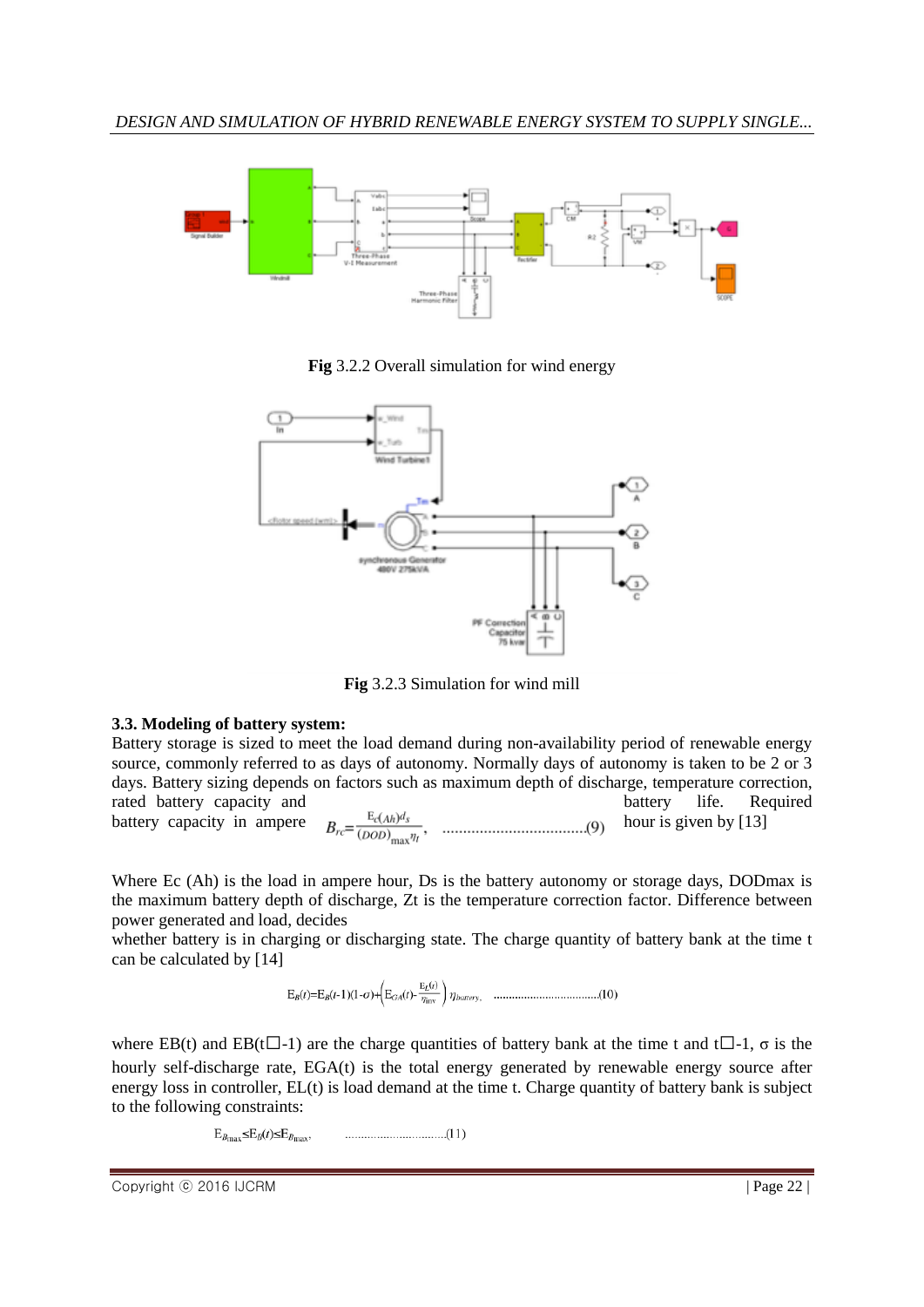Where EB max and EB min are the maximum and minimum charge quantity of battery bank.

Here fuel cell is acting battery. Let us see the simulation of the proton exchange membrane fuel cell, it is basically advanced from the other fuel cell i.e, it acts also in low temperature.





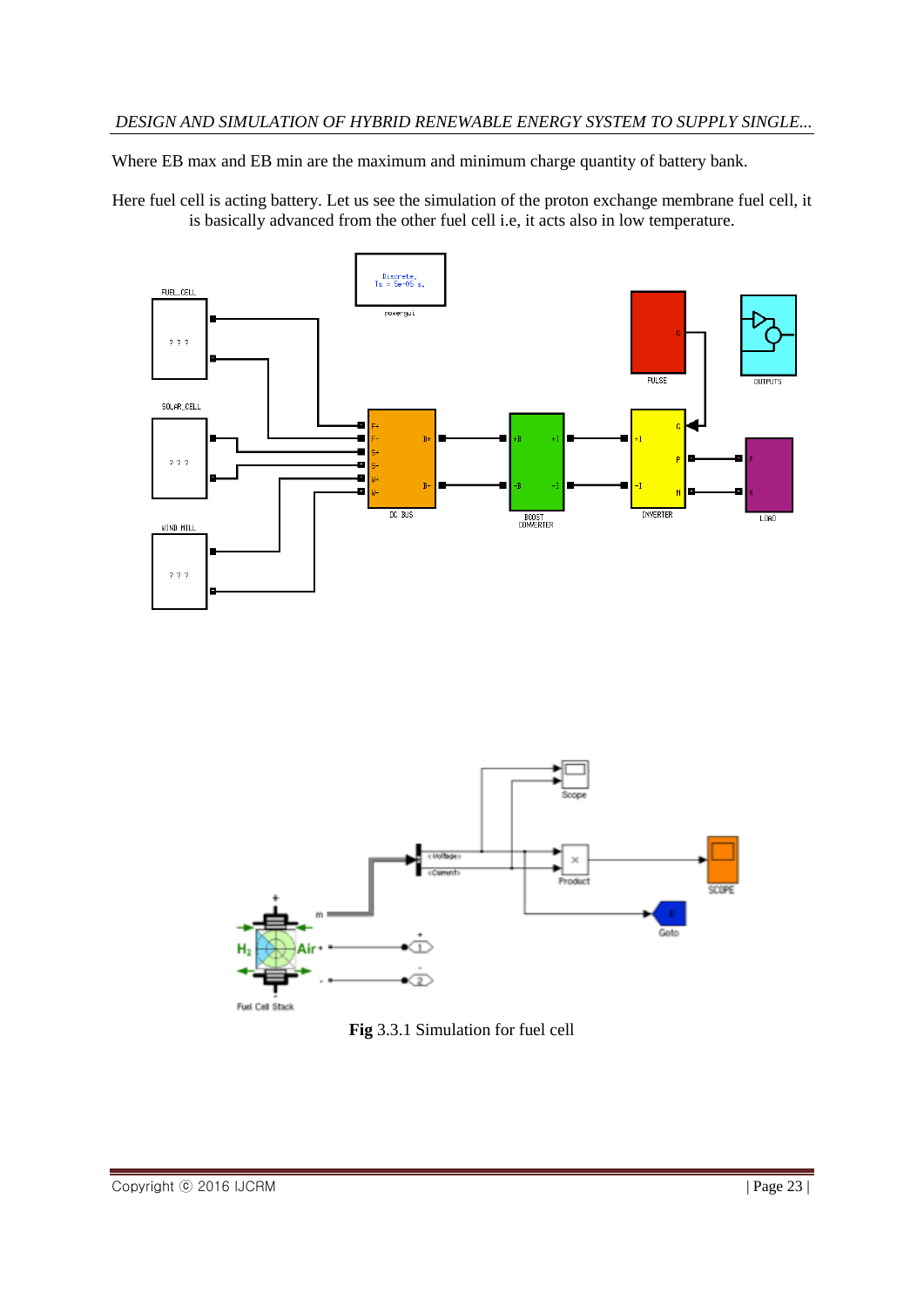

**Fig** 3.4.1 Simulation for boost converter

## **3.5 Simulation of overall hybrid RES system:**

We have seen all separate system of hybrid RES in above system. The overall Hybrid system simulation is shown in the below fig.

**Fig** 3.5.1 The circuit diagram of the 1φ Hybrid System.

#### **3.6 Simulation of Load:**

Here we are using single phase induction motor for simple use and for checking purpose by limiting the input voltage of RES system.



**Fig:** 3.6.1 Simulation for single phase induction motor

#### **3.7 Simulation Result for input of Solar, Wind and Fuel System:**

The input for hybrid renewable energy system of solar energy, Wind energy and Fuel Cell is shown in the following simulation with the limited values with dependent of Load 1phase Induction Motor.

**Fig:** 3.7.1 Simulation for RES Input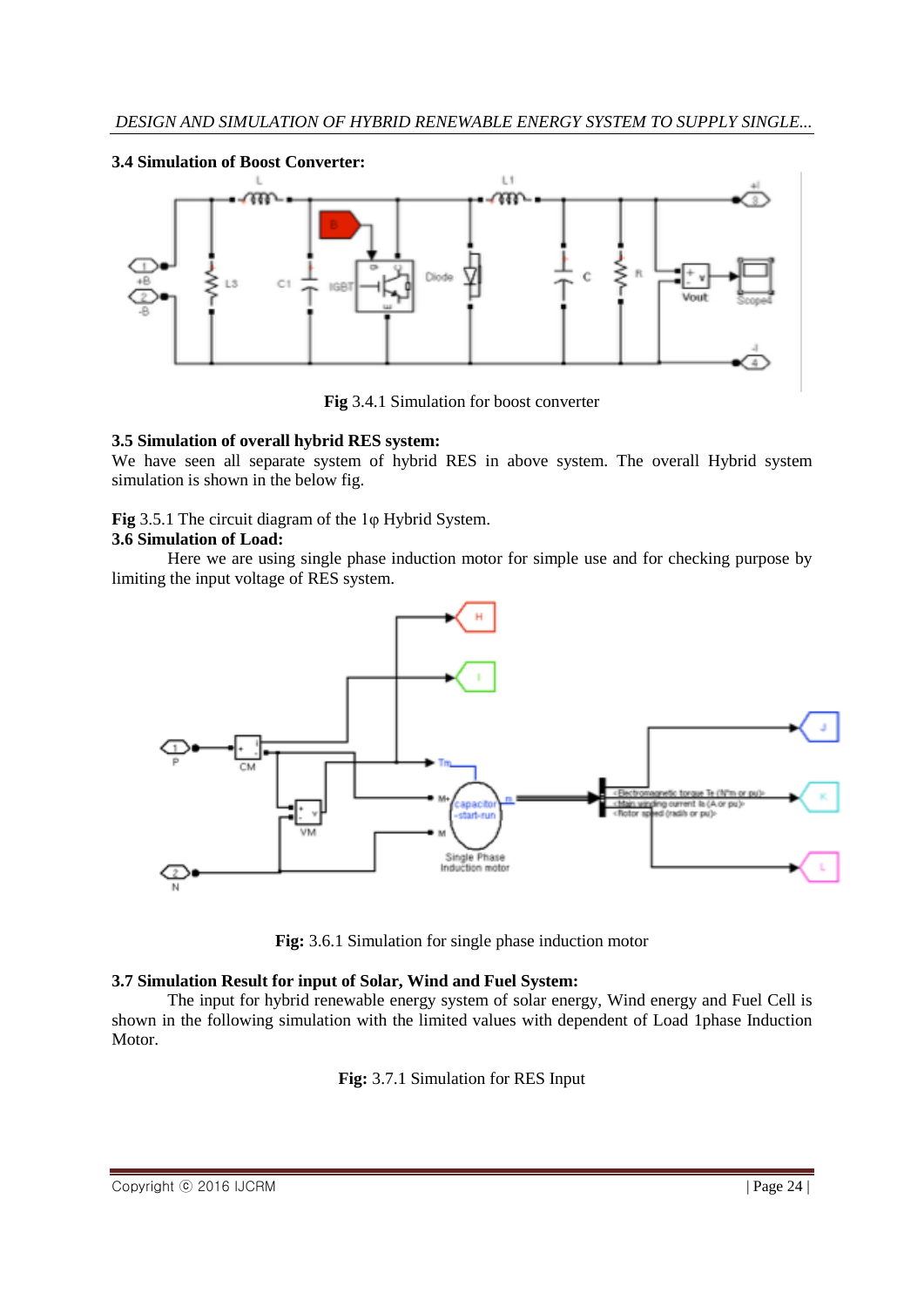







**Fig** 3.7.1 Overall Output

## **HYBRID CONTROLLER FOR ENERGY FLOW AND MANAGEMENT**

One of the main problems of the HES is related to the control and supervision of the energy distribution system. The dynamic interaction between the grid and/or the loads and the power electronic interface of renewable source can lead to, critical problems of stability and power quality in new system, that are not very common in conventional power systems.

Managing the flow of energy throughout the proposed system to assure continuous supply of the load demand is to be done. The main objective of the energy flow and management system is to supply the load with its full demand. The operating strategy for energy flow in the system has been outlined before unit sizing and the same will be satisfied for efficient operation of integrated power system. To overcome the problem of intermittent power generation, PV power systems may be integrated with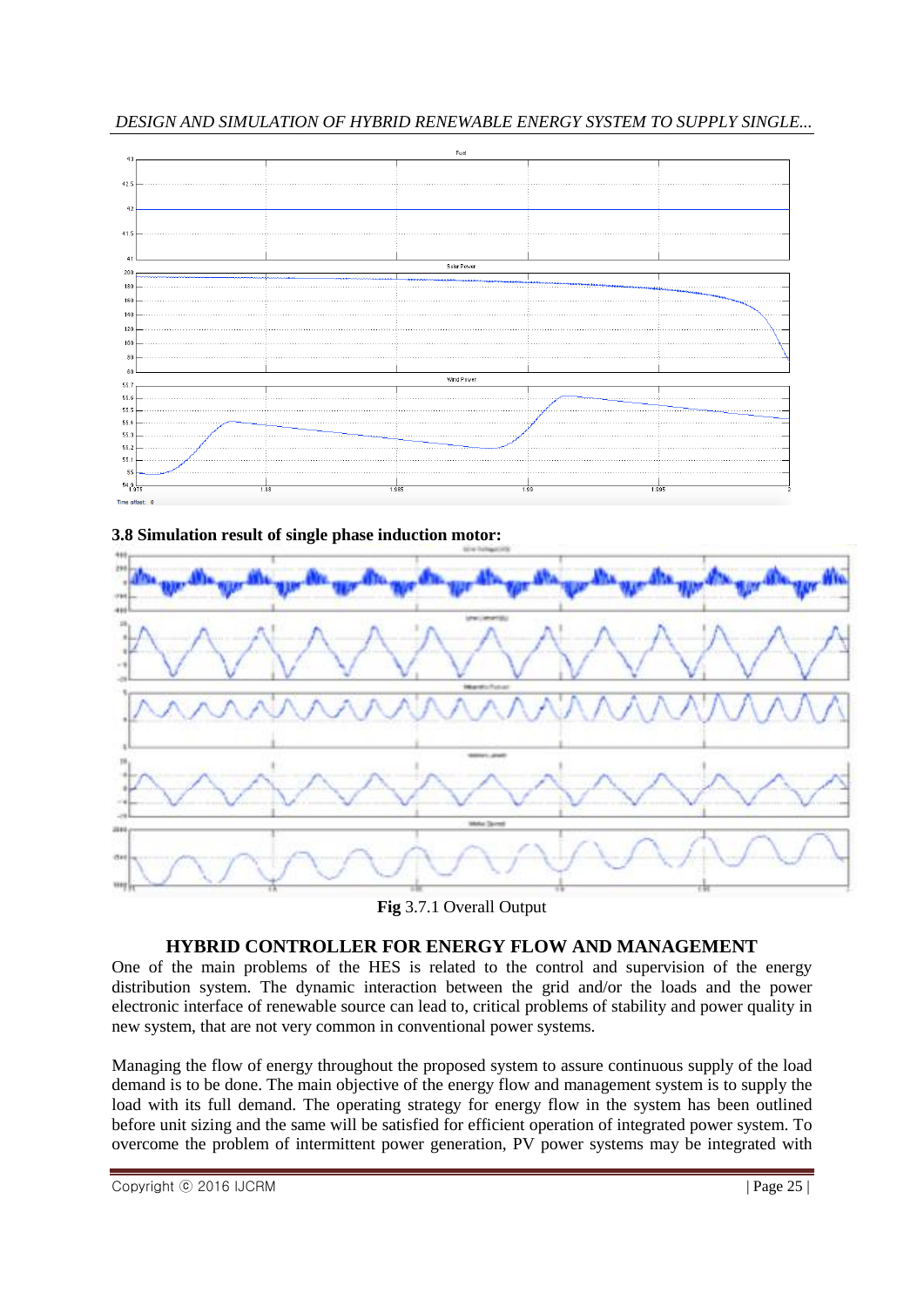other power sources. Fuel cells are an attractive option because of high efficiency, modularity and fuel flexibility; however, one main week point is their slow dynamics. On the other hand, current technology batteries by themselves are usually insufficient to provide the long-term energy that the increasing loads require.

Hybrid systems composed of fuel cells and batteries can be integrated with PV power systems to provide uninterrupted high-quality power. The goal of this study is to design an effective power management system for a renewable based hybrid power system.



**Fig** 4.1 Block diagram of hybrid system

### **4.1. Using conventional approach:**

Conventional approach of controlling the power supply to the load according to demand were used in various hybrid systems. In the conventional approach power electronics based DC–DC converter are used for maximum energy extract from solar and wind energy sources and control the complete hybrid system. Some researchers have used different controlling technique for different combination of hybrid energy systems. Here the reviews of different research paper are given as under.

Das et al proposes modeling of PV/wind/fuel cell hybrid energy system. In worst environmental conditions, when there is no output power from the wind or photovoltaic sources, the fuel cell will operate at its rated power of 10 kW. They proposed a simple and economic control method with DC– DC converter is used for maximum power point tracking and hence maximum power extraction from the wind turbine and photovoltaic array. The individual DC–DC converters are in turn connected to a single PWM voltage source inverter, which holds the output voltages of all the converters at a fixed value by balancing input and output power of the DC links. All the energy sources are modelled using PSIM software tool to analyse their dynamic behaviour. The complete hybrid system is simulated for different operating conditions of the energy sources. Abdin and Xu designed the control scheme for a wind energy conversion scheme using induction generators. The scheme consists of a three-phase induction generator driven by a horizontal axis wind turbine and interfaced to the utility through a double overhead transmission line. A static VAR compensator was connected at the induction generator terminals to regulate its voltage. The mechanical power input was controlled using the blade pitch-angle. Both state and output feedback controllers are designed using MATLAB software to regulate the generator output. From the simulation results the response of closed loop system exhibited a good damping and fast recovery under different type of large disturbances.

In this series Bansal et al discussed an automatic reactive-power control of an isolated wind–diesel hybrid power system having an induction generator (IG) for a wind-energy- conversion system and synchronous generator (SG) for a diesel- generator (DG) set. Park et al presented the power compensation system for controlling energy flow through hybrid energy system according to load demand. Valenciaga and Puleston andOnar et al developed the controller for hybrid power systems.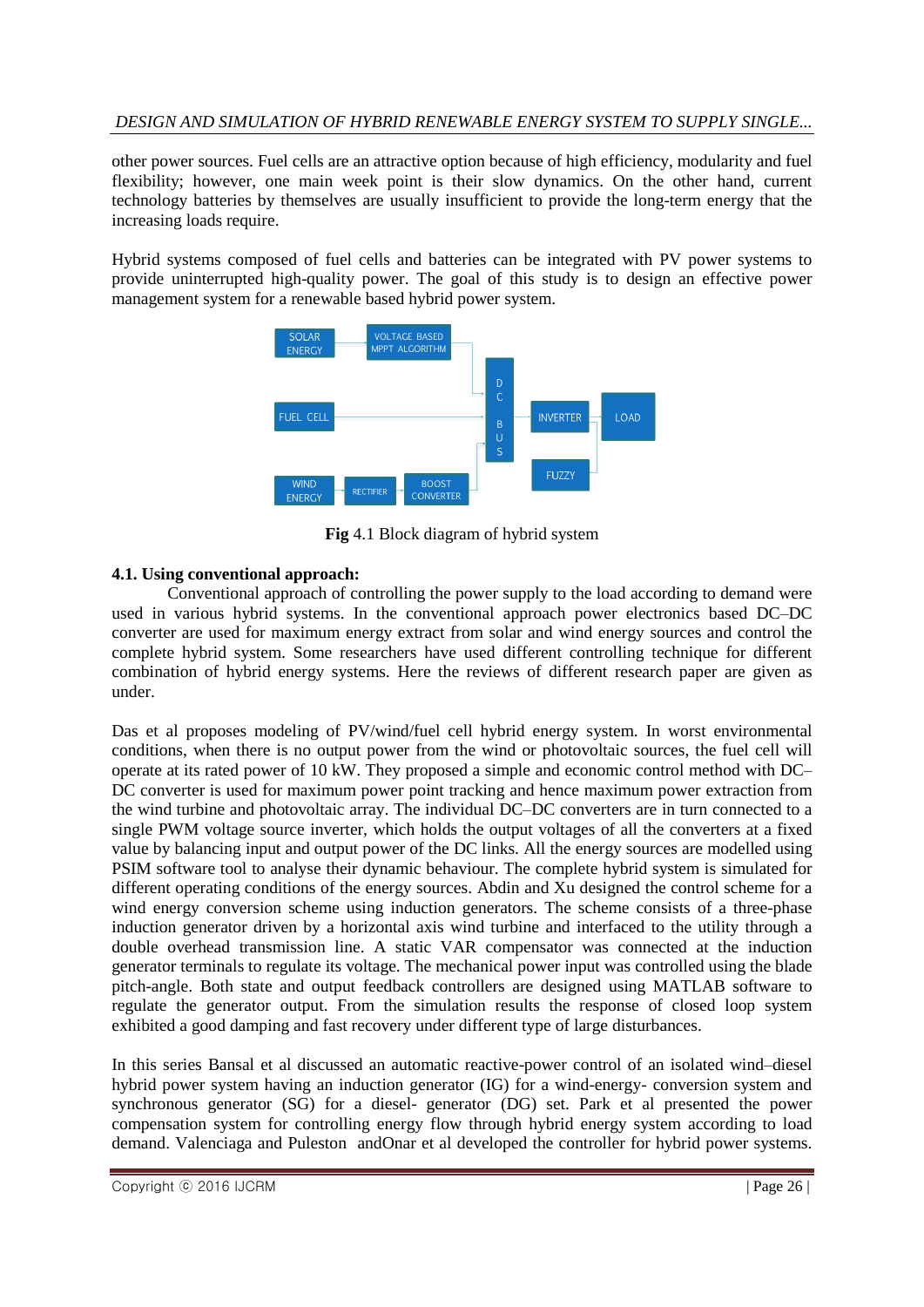In the supervisor control developed three modes of operation and they used sliding mode control methods for controlling the hybrid system.

## **4.2. Using expert system:**

The control system for HES configurations should minimize fuel consumption by maximizing power from the renewable sources. However, there are power fluctuations by the variability of the renewable energy, which cause disturbances that can affect the quality of the power delivered to the load. To manage the flow of energy efficiently with good quality power, it is needed to develop the advance controlling technique in near future.

In few published literature artificial intelligent or expert systems are used to develop the controller for energy flow through hybrid systems. Here some papers are taken for review purpose of hybrid energy controlling process. El-Shater et al discussed the Energy flow and management of a hybrid wind/PV/fuel.In this paper, an energy system comprising three energy sources, namely PV, wind and fuel cells, is proposed. Each of the three energy sources is controlled so as to deliver energy at optimum efficiency. Fuzzy logic control technique is employed to achieve maximum power tracking for both PV and wind energies and to deliver this maximum power to a fixed DC voltage bus. In 1993, Fung et al presented, a solution to the short term generation scheduling problem in a hybrid energy system, used in remote area power supply (RAPS). Instead of extending the main electricity grid, RAPS systems are economical alternatives for the supply of electrical energy to consumers in remote areas. They proposed a new approach based on fuzzy-logic (FL) and genetic algorithm (GA) techniques for the scheduling of the battery and the diesel generator of a RAPS system. They also have developed two methods. One was based on a pure genetic algorithm (PGA) approach, and the other was based on a combined fuzzy-logic and genetic algorithm (FGA). Hancock et al describes a method for optimizing and controlling the operation of stand-alone hybrid power systems containing some combination of auxiliary generator, PV generation and storage battery. They have developed and analysed a method for optimizing the operation of hybrid RAP (remote area power supply) systems.

On the basis of above literature review, researchers focused on the design, operation, and performance analysis of individual system for HRES find that, In order to predict performance, individual components should be modelled first and then their mix can be evaluated, to meet the demand reliably.

## **FUTURE TRENDS FOR DESIGN AND OPERATION OF HYBRID ENERGY SYSTEM**

This system can be considered for a sustainable hybrid energy system, designed on two modes. One is standalone and other is grid-assisted mode. In stand-alone mode, it draws power from the wind–solarfuel hybrid energy system. In the grid-assisted mode, when the hybrid system is unable to feed the power, it automatically takes the grid power. Here we use stand alonesystem.If the site-specific data is not available, one may use nearest meteorological station data in designing the system. In the grid system voltage,frequency, waveform and the power factor at time constant should maintain in limits. One can improve the power quality depending upon the local conditions. Hybrid energy flow is controlled using power electronic converters. This energy would be useful in many applications such as power systems, electric hybrid vehicles, telecommunication industries, rural electrification etc.

Further R&D improvements in solar PV and wind and also fuel cell battery technologies will reduce the cost of renewable energy sources. The cost of conventional energy resources is increasing every year. This system is going to be effective in future. Besides the cost, the environmental benefits are likely to facilitate the omnipresent use and acceptance of these systems.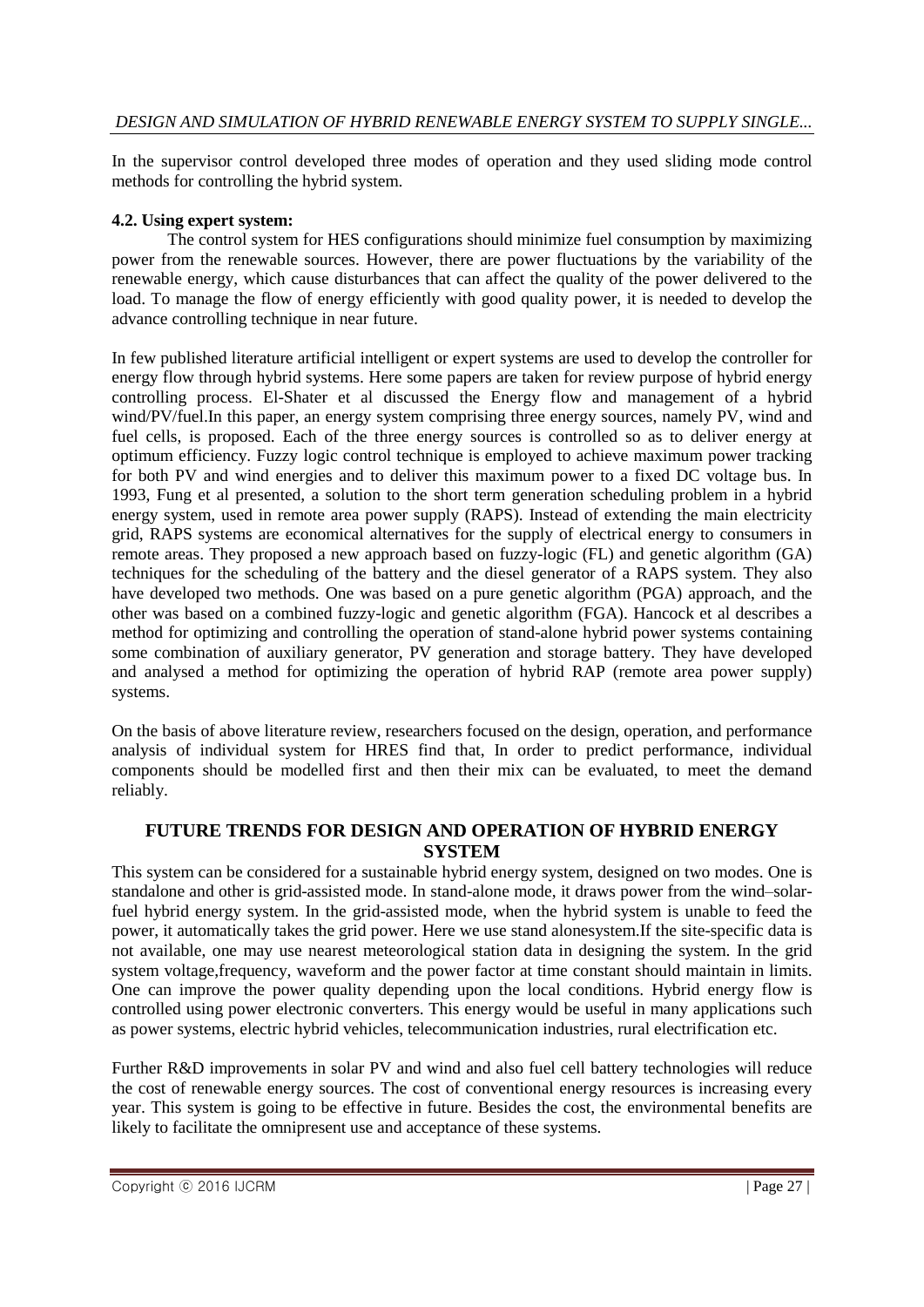As discussed in the previous section, the inclusion of artificial intelligence as part of the energy management system in near future, promises to optimise the operation of hybrid energy. The performance of modular hybrid energy systems can be improved through the implementation of advanced control methods in a centralised system controller. Optimum resource allocation, based on load demand and renewable resource forecast, promises to significantly reduce the total operating cost of the system. The application of modern control technique to supervise the operation of modular hybrid energy systems allows the utilization of the renewable resource to be optimised. Advanced control techniques will also improve the performance of such systems by improving energy management.

#### **Hybrid Power Systems Offer Advantages:**

Hybrid power generation systems can combine solar, wind, battery and generator power to keep your island hide away running around the clock and around the year. In many parts of the world, the peak operating conditions for solar and wind power occur at different times of the day or even during different seasons, so a hybrid system is more likely to deliver electricity when you need it. Reserve power (up to three days worth) can be stored in battery banks and a diesel or gasoline generator can be added to the system for those rare island days when there is neither wind nor sunshine. The diagram to the right, from the U.S. Department of Energy's Energy Efficiency and Renewable Energy (EERE) site shows a simplified Hybrid design.



## **CONCLUSION**

This project proposed a converter topology that interfaces three power points are connecting three renewable energy sources(PV, Wind and Fuel Cell) to run a load boosting up with Boost Converter voltage step up techniques, by which the efficiency has been improved with reduced components and less stress on switches as we neglect the buck converter. We can use this step up power system for even peak load.